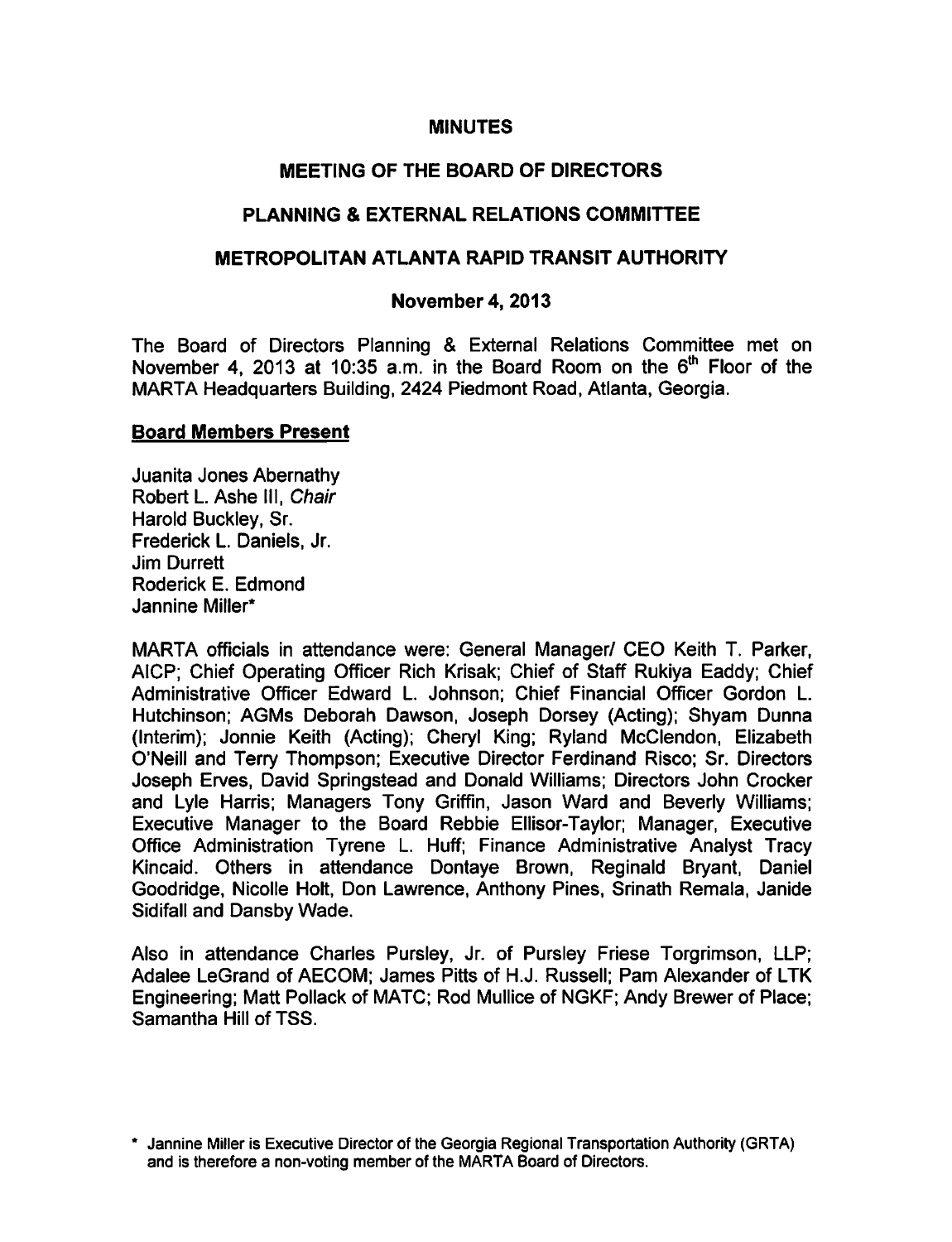# Consent Agenda

a) Approval of the October 7, 2013 Planning & External Relations Committee Meeting Minutes

On motion by Mr. Durrett seconded by Mr. Daniels, the Consent Agenda was unanimously approved by a vote of  $5$  to 0, with  $5$  members present.

#### Individual Agenda

# Resolution – Authorization to Enter into Contract Negotiations for the King Memorial Station Transit Oriented Development RFP 29268

Dr. Crocker presented this resolution for Board of Directors' approval authorizing the General Manager/CEO or his delegate to enter into contract negotiations for the King Memorial Station Transit Oriented Development.

Mr. Buckley asked if there is a retail component.

Dr. Crocker said yes, a small part but it is mostly multi-family.

Dr. Edmond asked if MARTA received any input from the community.

Dr. Crocker said input was received from Livable Community Initiatives (LCIs). LCIs provided a way for the community to give input  $-$  they offer extensive public involvement. MARTA's next steps are to set up meetings with City of Atlanta, Neighborhood Planning Units (NPUs) and Oakland Cemetery.

On motion by Mr. Durrett seconded by Dr. Edmond, the resolution was approved by a vote of 3 to 0, with  $6*$  members present.

Mr. Daniels and Mr. Ashe recused themselves.

### Resolution Authorizing the Amendment of the Authority's Advertisement Policy

Mr. Griffin presented this resolution for Board of Directors' approval authorizing the amendment of the Authority's Advertisement Policy to allow alcohol advertising on MARTA buses, trains and in rail stations.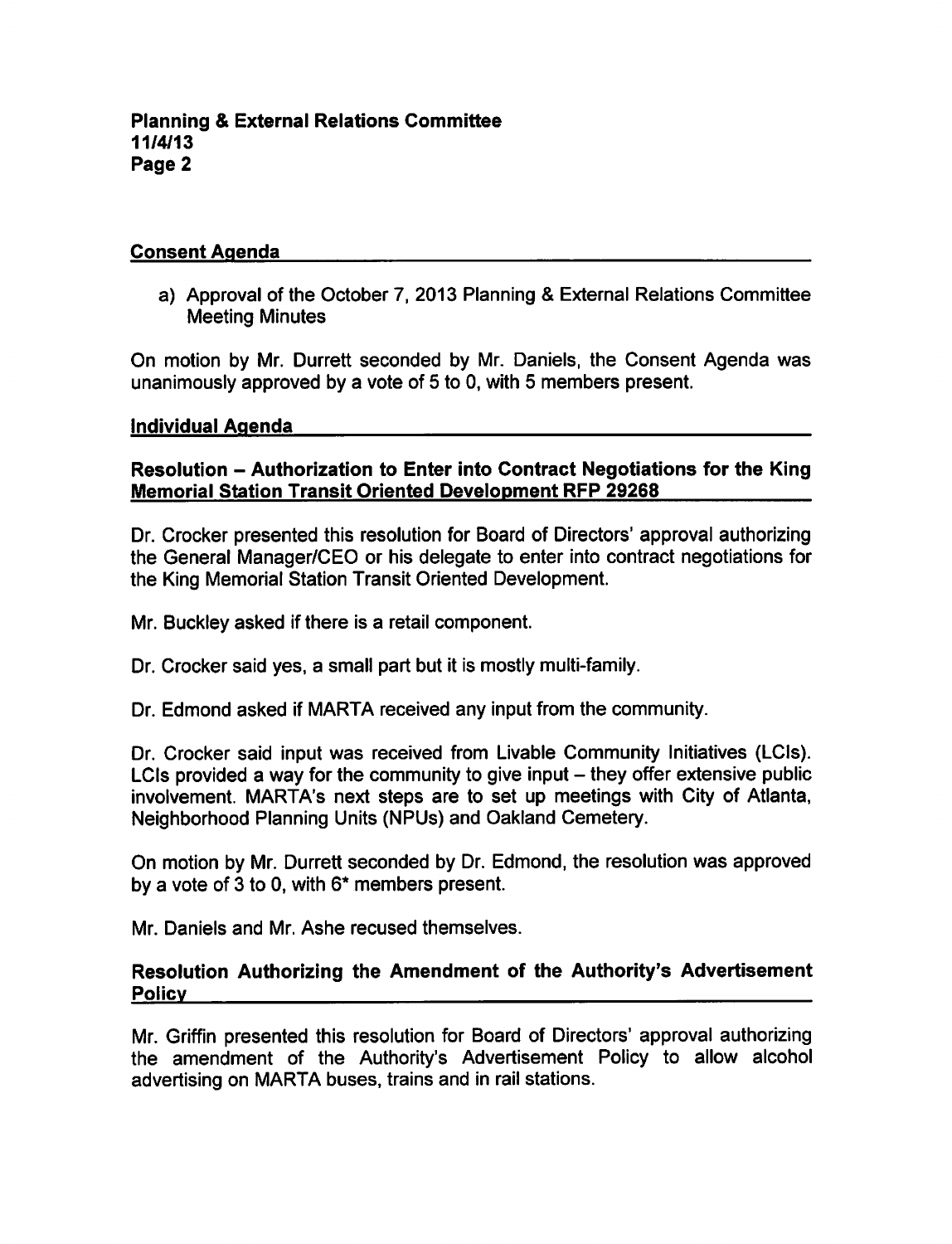Ms. Miller said a reminder to drink responsibly should be added to any alcohol advertisements. Not to confuse the messaging, patrons should also be reminded that eating or drinking any beverage on rolling stock is prohibited.

Mr. Griffin said that messaging is a part of MARTA's Code of Conduct. Mr. Daniels asked what is the estimated revenue.

Mr. Griffin said approximately \$500,000 annually split 50/50 with CBS. Prior to the end of the contract MARTA will work to negotiate a higher split.

Dr. Edmond asked how will MARTA ensure that the ads are tasteful.

Mr. Griffin said MARTA will approve the creative copy before any advertisements are posted.

Mr. Parker said this program will be closely monitored and staff will notify the Board of any complaints regarding the new ads.

On motion by Mr. Durrett seconded by Mr. Buckley, the resolution was unanimously approved by a vote of 6 to 0, with  $7^*$  members present.

# **Briefing - Process for Unsolicited Proposals**

Mrs. O'Neill briefed the Committee on the policy and process for the review and evaluation of Unsolicited Proposals.

- $\triangleright$  An Unsolicited Proposal is :
	- $o$  A new, innovative idea
	- Originated by firm submitting proposal
	- Not an idea for which MARTA has already requested proposals

# Proposal Content

- Identity and description of entity submitting
- Description of project
- Method to be used to construct, purchase and finance
- Anticipated MARTA involvement
- Cost of proposal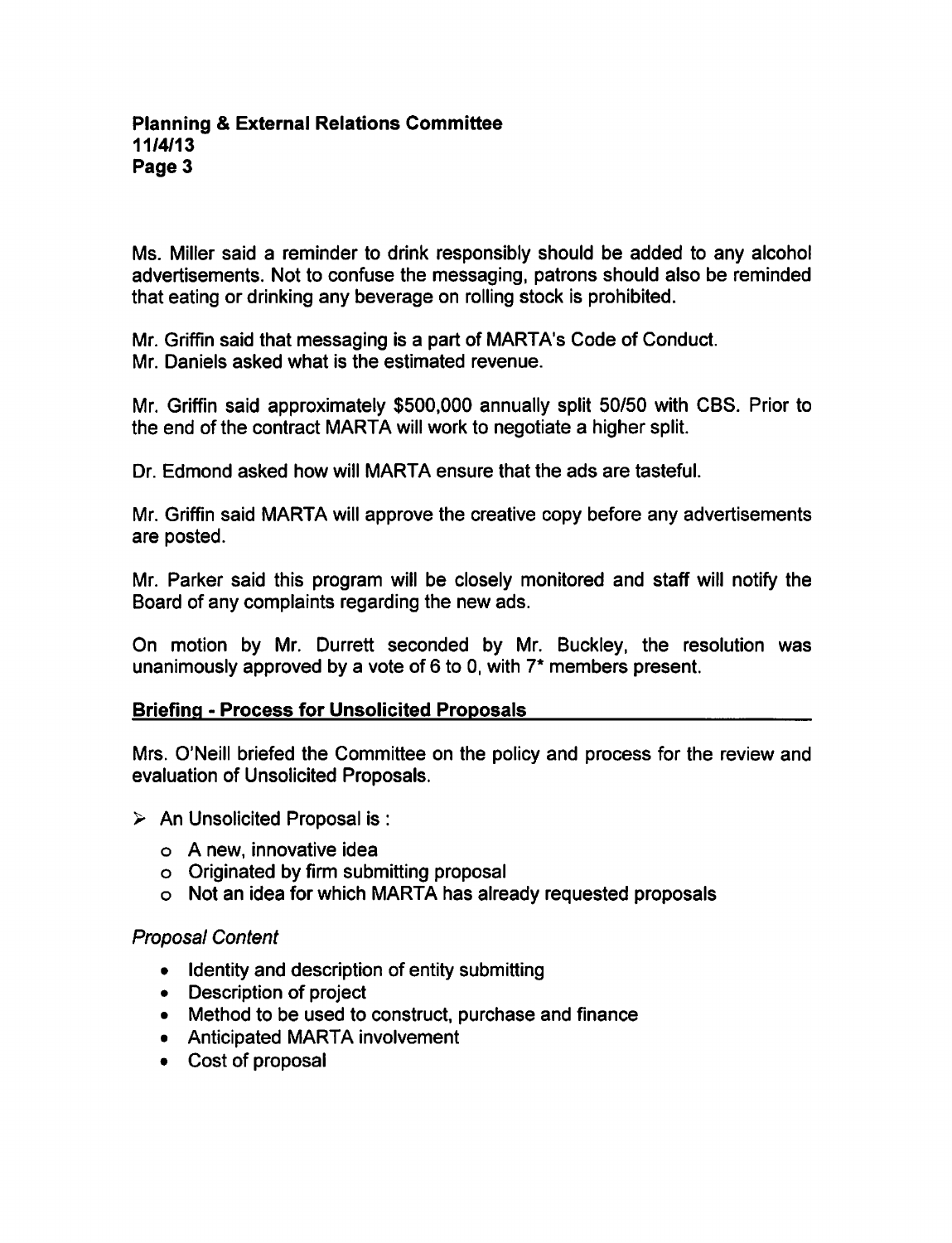# Evaluation and Release of Proposal

- 30-Day period from receipt for Contracts, Procurement & Materials staff and Subject Matter Experts to review
- Determine if it is viable concept
- Determine if it is beneficial to Authority

# Competitive Process

- For proposals with value greater than \$100,000
- Board approval to proceed and advertise proposal received
- Seek other interested parties
- If other proposals received evaluate all and select one
- $\bullet$  No other proposals received  $-$  negotiate contract
- 60-90 day process

# Fees

- Returned if proposal rejected upon receipt
- Used to encourage viable ideas
- Determined by level of effort necessary for evaluation
- Refunded under certain circumstances even if proposal accepted for consideration

Mr. Daniels asked why would an unsolicited proposal be put out for bids.

Mrs. O'Neill said it is required by the MARTA Act.

Mr. Ashe said businesses may not like that their original idea has to be solicited.

Dr. Edmond said the Board's goal is to encourage visionary thinking. If a company brings an idea to MARTA that would save the Authority money but is not awarded a contract their fees should be reimbursed. Or, if the company that presented the unsolicited proposals is within 5% of the lowest bid they should still get the business. The Board wants people to be encouraged to bring in new ideas.

Mr. Daniels asked is this something MARTA is working towards in the upcoming legislative session.